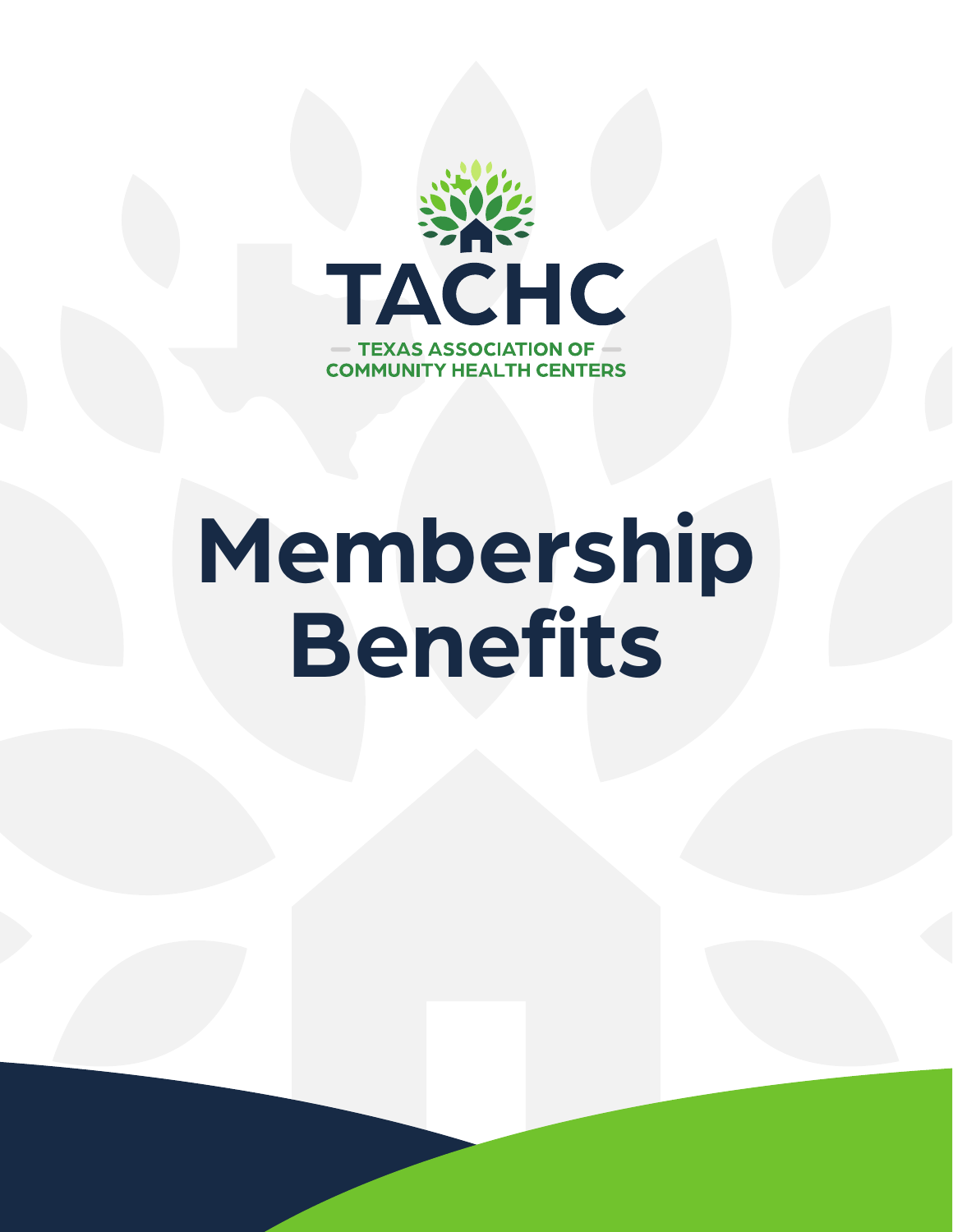## **Overview**

Texas Association of Community Health Centers (TACHC) is the state's primary care association with a mission to strengthen and support community health centers by speaking with a unified voice and driving healthcare transformation by exemplifying innovation, access, and equity.

TACHC is constantly implementing new and innovative programs and products to assist health centers in providing high-quality healthcare services to communities in Texas. Our programs and products address the specific needs of administrators, clinicians, and other staff at centers. As a result, health center staff can access many services and educational resources through TACHC.

# **Operations and Finance**

TACHC provides technical assistance and training to existing health centers to sustain and grow their operations and financial health. TACHC also provides guidance to community-based entities considering becoming an FQHC to increase access to quality, affordable healthcare in their communities.

 **Financial Sustainability Operational Assessments Compliance Support Service Excellence Training Patient Experience/Staff Engagement Benchmarking Outreach and Enrollment Emergency Preparations Strategic Planning Community Environmental Assessments**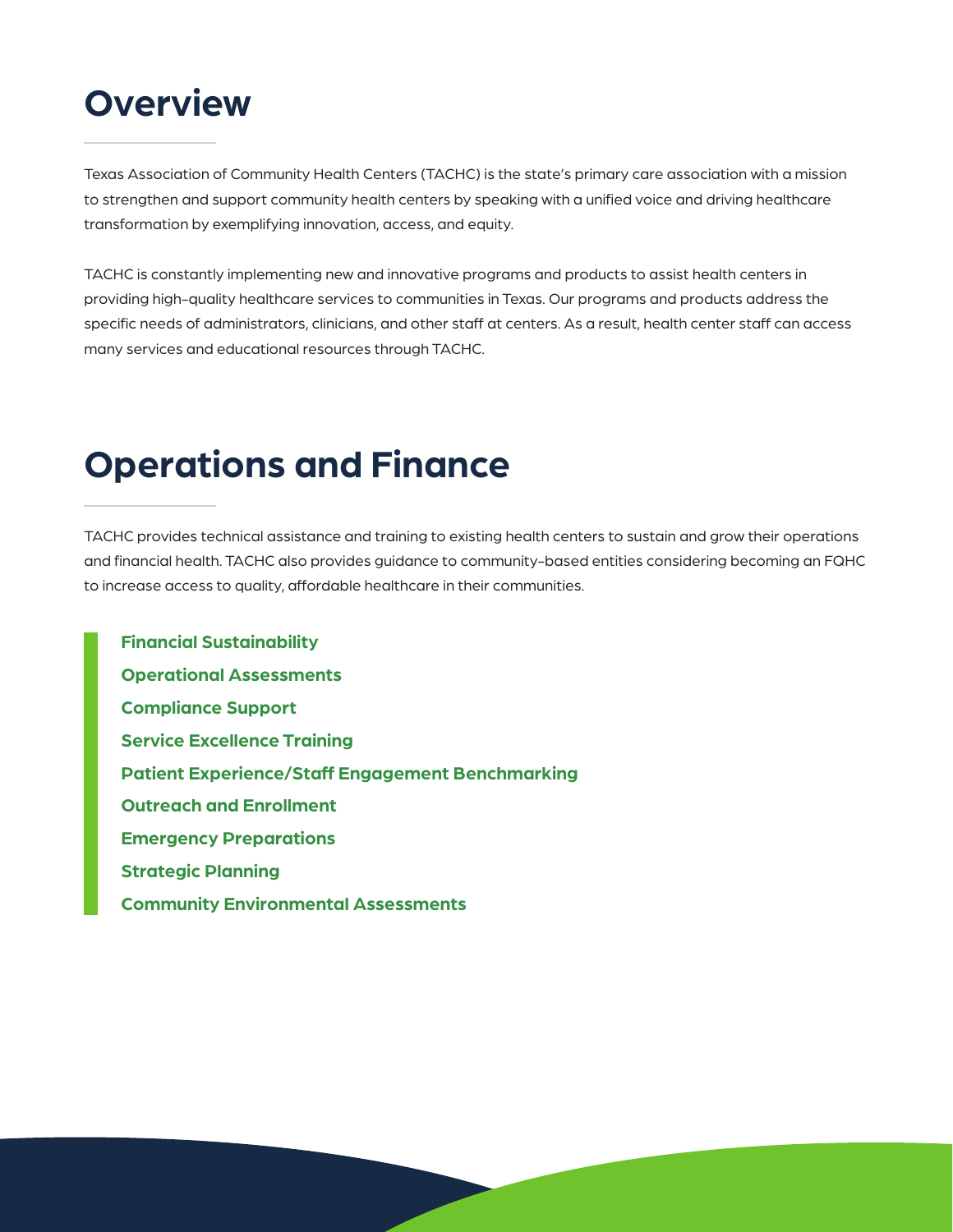## **Workforce Development**

TACHC's Recruitment and Retention (R&R) Team assists health centers with recruiting high-quality healthcare professionals and improving overall staff retention. The Health Workforce Development Program at TACHC supports the Health Professions Education and Training (HP-ET) initiative funded by HRSA and assists health centers' readiness to engage and/or enhance health professions training programs at health centers.

 **Recruitment and Retention\* Health Professional Education and Training (HP-ET) Leadership Development Series**

**\*COSTS:** \$10,000 per placement (two installments), \$5,000 due when placement is made, \$5,000 due after 90-day probationary period.

#### **Value-Based Patient-Centered Care**

TACHC supports health centers by promoting practice models that deepen integrated care, improve clinical quality, and transform practices to transition from volume to value.

 **Value-Based Care Support and Strategic Guidance Health Center Controlled Network (HCCN) Remote Patient Monitoring Support Telemedicine/Telehealth Support Quality Axis Program Patient Centered Medical Home (PCMH) Trauma Informed Care Program Social Determinants of Health Data Support**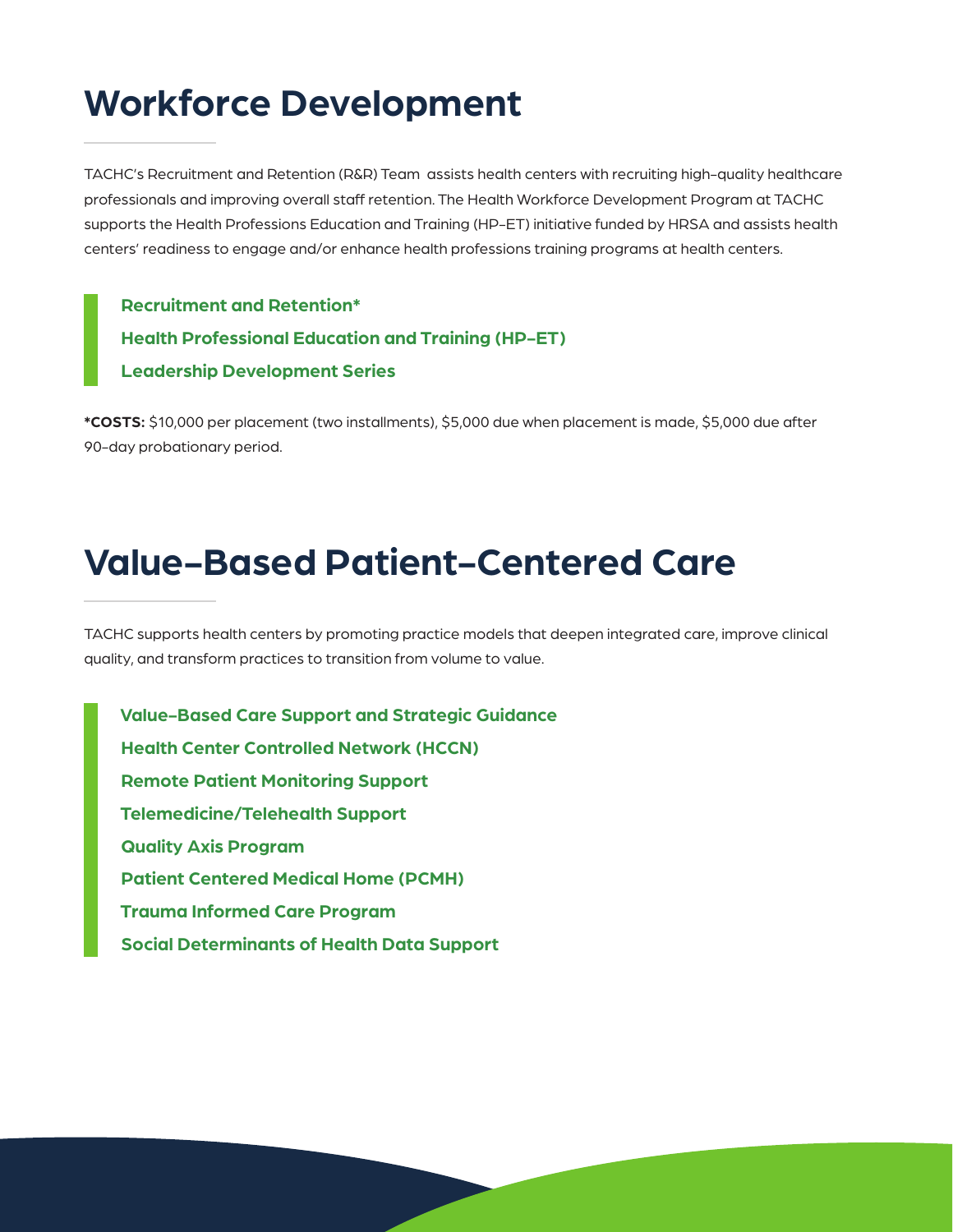# **Information Technology Services**

TACHC provides members with high-quality, reliable information technology services.

 **External Network and Service Monitoring Network and Systems Consulting Cybersecurity Consulting Email Hosting Email Spam Filtering and Encryption Health Information Technology** 

# **Policy, Advocacy, and Communications**

TACHC works closely with state agencies, legislators, and other stakeholders to ensure health centers continue to play a critical role in Texas' healthcare delivery system and operate in the most effective funding and regulatory environment.

 **State and Federal Policy Analysis Advocacy at State and Federal Level Communications and Media Relations Support**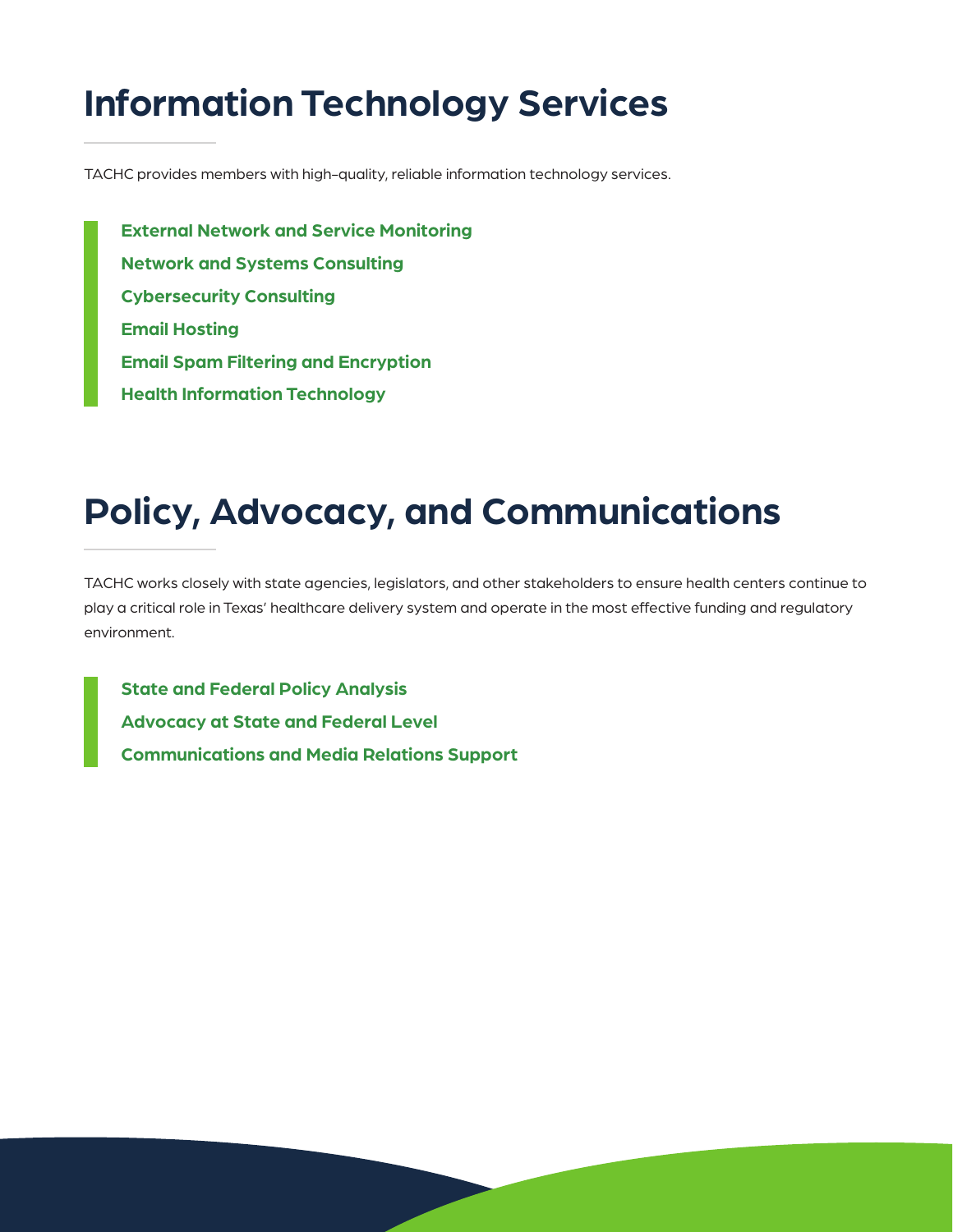# **Health Center Insurance Services**

The Community Health Insurance Agency (CHIA) is a wholly owned subsidiary of TACHC. With its licensed insurance agent, CHIA is equipped to handle all the insurance needs of any TACHC member.

 **Objective and unbiased review of member insurance policies Consultation on any insurance questions by a licensed insurance agent Directly write members' insurance policies including:**

- Property, General Liability, Automobile, Workers' Compensation, Umbrella, Employee Theft, Flood, Cyber Liability
- Directors & Officers/Employment Practices Liability, Miscellaneous Professional Liability
- Medical Professional Liability Gap policy

## **Group Purchasing Programs**

TACHC coordinates multiple group purchasing programs to help save money, staff time, and resources for health centers while maintaining access to high-quality goods and services.

 **Pharmacy:** 340B*etter* pharmacy program and 340 Basics

 **Laboratory:** LabCorp

 **Dental:** Henry Schein Dental

 **Medical:** NACHC's Value in Purchasing (ViP) program. The ViP program offers a choice of vendors including Henry Schein Medical, PSS/McKesson Medical and Medline Industries. TACHC also contracts with AOSS Medical Supply.

 **GlaxoSmithKline Vaccines:** preferred buying group program for vaccines

 **Vaccine Storage and Inventory Management:** TruMed AccuVax/AccuShelf products

**Outside Legal Services** with three specialty law firms

 **FONEMED:**after-hours nurse line and triage service provider

 **Nonstop Wellness:** Offered in partnership with Community Health Ventures' Value in Benefits Program, this product is an insurance option that offers premium cost-containment or reduction for organizations with 50 employees or more on benefits, and reduces or eliminates out-of-pocket costs for employees.